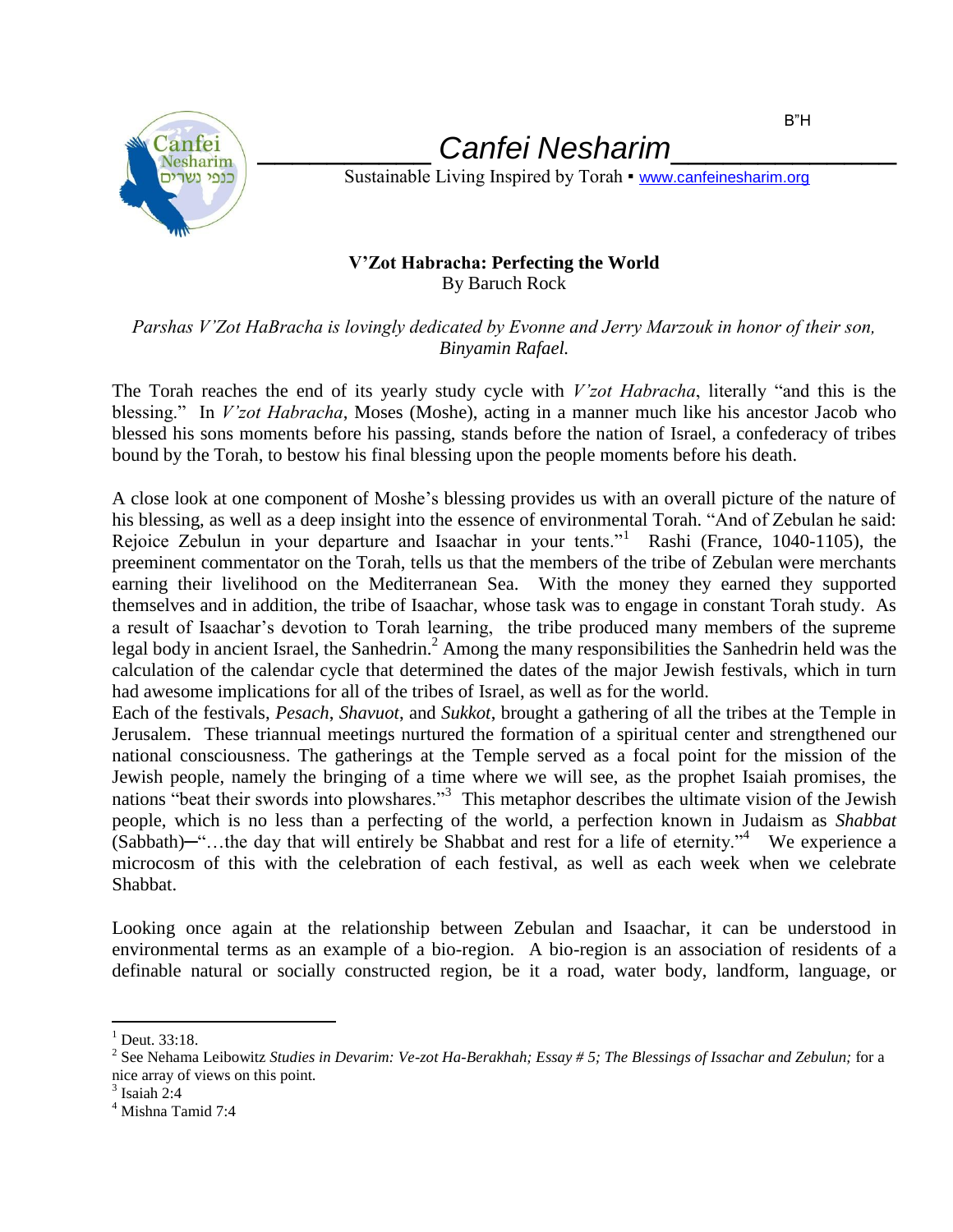common interest.<sup>5</sup> Within the bio-region are several different social spheres: the self, the home, the community, the village/town/city. Moving beyond the bio-region it can be argued that a state is an aggregate of bio-regions, as is the world. As we have seen throughout this weekly Torah portion project, the Torah forbids wanton destruction, limits the extent and the way in which we use the earth's resources, encourages social justice and caring for the world that G-d has given us, and demands of us a constant awareness of our actions in this world and the sanctity that a life based on G-d-consciousness can provide. The beauty of the example of the tribes of Zebulun and Isaachar is that by each tribe fulfilling its specific role, caring for its own "bio-region" as it were, they affected powerful transformation for the nation, and laid the groundwork for the perfecting of the entire world.

Certainly, the ecological crisis facing the world today is incredibly serious and of the utmost importance, but perhaps the most startling realization is that the ecological crisis is in actuality the manifestation of a deeper, more profound crisis: the deterioration of social relationships in the context of taking responsibility for, caring for, and giving to one another. This deterioration affects every fiber of the universe.

The "social message" offered by the relationship of Zebulun and Isaachar is the essence of environmental Torah. If we each fulfill our specific role in the world, each of us caring for ourselves and for the other, care for the earth will follow as a natural consequence.<sup>6</sup> This was the task of our forbearers, and this task still remains before us. The utopian vision of the future, a world of perfection that is the fulfillment of Isaiah's prophecy and is embodied by the Jewish Shabbat, is a gift to the entire world – which can be made real by our own actions, taking care of each other, in the present.

Just as in the natural world the integrity of an ecosystem relies upon the health and vitality of each of its components, the same is true for the Jewish people, and for humanity as a whole. We must each do our part to ensure that our social relationships are strong, healthy, and well maintained. In so doing, we will become a more whole people and a more whole world. As we learn in *Pirkei Avot* (Ethics of the Fathers), "…It is not incumbent upon you to finish the task. Yet, you are not free to desist from it…."

In this light, we add another facet of understanding to the words of Isaiah, "…nations shall walk by your light, Kings by your shining radiance."<sup>8</sup> Our responsibility as humans and as Jews demands that we assume the mantle of leadership of caring for one another. Only in this manner can we ensure the viability of our care for the earth. Moshe's blessing teaches us that only by fulfilling our mission as a Jewish people – taking on the responsibility of fully caring for one another as exemplified by Zebulan and Isaachar – only then can we be caretakers of the earth, and a light unto the nations. And that is the greatest blessing we can work and hope for.

Suggested Action Items:

• Share the teachings of this series with your family, friends, teachers and students — taking the suggested actions to heart.

 $\overline{a}$ 

<sup>&</sup>lt;sup>5</sup> See *Earth User's Guide to Permaculture: Teacher's Note* by Rosemary Morrow

<sup>6</sup> For a beautiful, simply written treatment of this topic, see David Watkins' *Urban Permaculture*.

<sup>7</sup> Pirkei Avot 2:21

<sup>8</sup> Isaiah 60:3